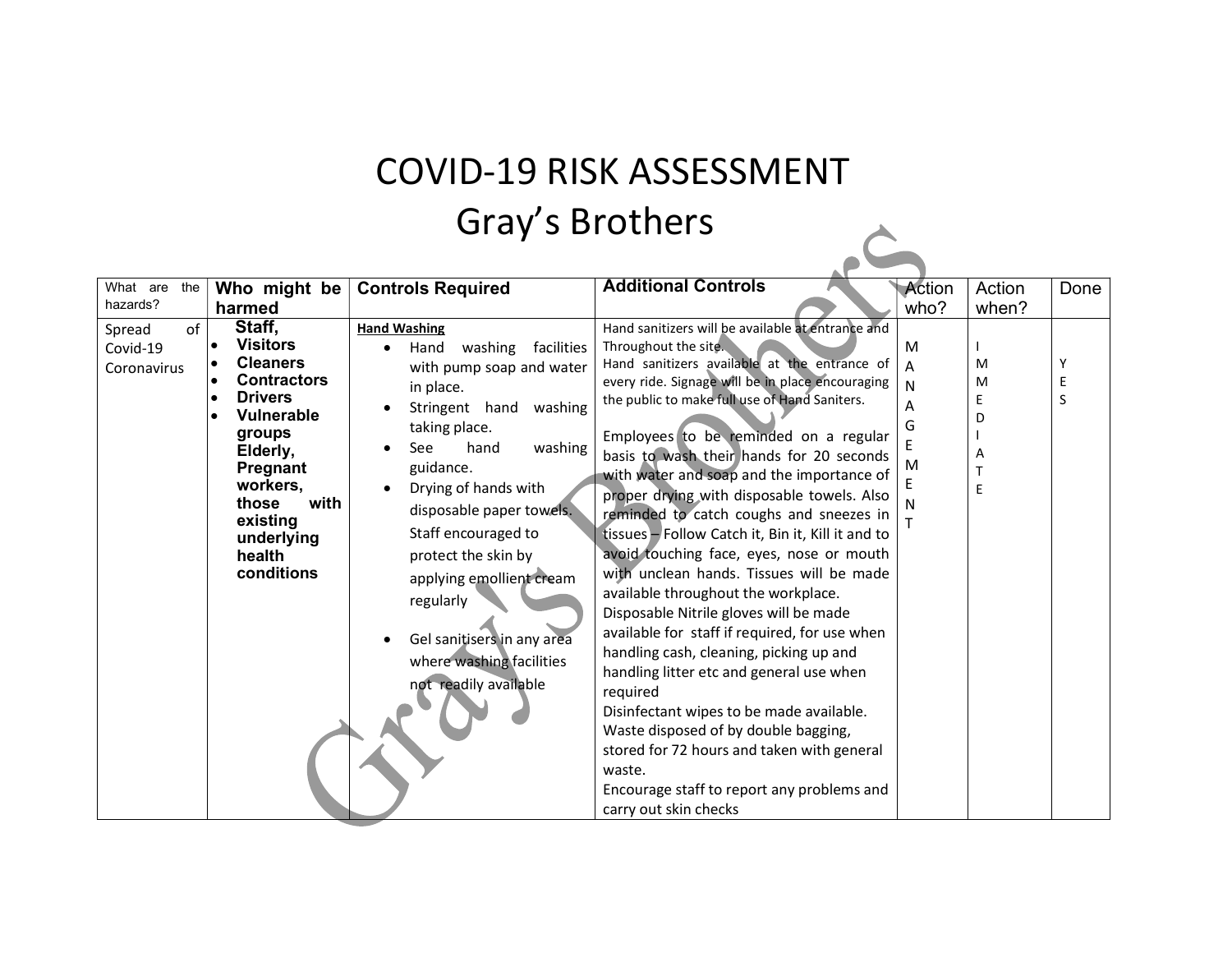## COVID-19 RISK ASSESSMENT Gray's Brothers

| <b>Cleaning Frequently cleaning and</b> |                                                                                 |  |
|-----------------------------------------|---------------------------------------------------------------------------------|--|
| disinfecting objects and surfaces that  |                                                                                 |  |
| are touched regularly particularly in   | Entrance and payment point staff will wear                                      |  |
| areas of high use such as handles,      | face masks and be rotated regularly, card                                       |  |
| machine controls, seats, in between     | payment encouraged.                                                             |  |
| rides using appropriate cleaning        |                                                                                 |  |
| products and methods. (EN14476 or       |                                                                                 |  |
| EN1276 equivalent, these products       | Staff will be trained in new cleaning procedures                                |  |
| have a 30 day lifespan). Equipment      | Including frequency of cleaning, dilution and                                   |  |
| also to be cleaned after closing        | contact of chemicals being used. And social                                     |  |
| each day. Social Distancing Social      | distancing rules                                                                |  |
| Distancing -Reducing the number of      | Signs in place at entrance and throughout the                                   |  |
| persons in any area to comply with      | site advising people of social distancing rule.                                 |  |
| the current guidelines recommended      |                                                                                 |  |
| by the Public Health Agency. 1mtr+      | Staff to be reminded on a daily basis of the                                    |  |
| applies at this time. Designing         | importance of social distancing both in the                                     |  |
| entrance to ensure social distancing in | workplace and outside of it.                                                    |  |
| place.                                  | Management checks to ensure this is                                             |  |
|                                         | adhered to.                                                                     |  |
| All queuing systems to be marked out    |                                                                                 |  |
| in accordance with current guidelines.  | Staff to be reminded that wearing of gloves                                     |  |
| Social distancing also to be adhered to | is not a substitute for good hand washing.                                      |  |
| in canteen area and smoking area if     | Visitor numbers will be monitored.<br>A small outdoor (but under cover) area is |  |
| provided, with seating numbers          | provided. Seating and table will be cleaned                                     |  |
| limited and signage reminding users     | after each use and every evening after closing.                                 |  |
| of current social distance guidelines.  |                                                                                 |  |
|                                         |                                                                                 |  |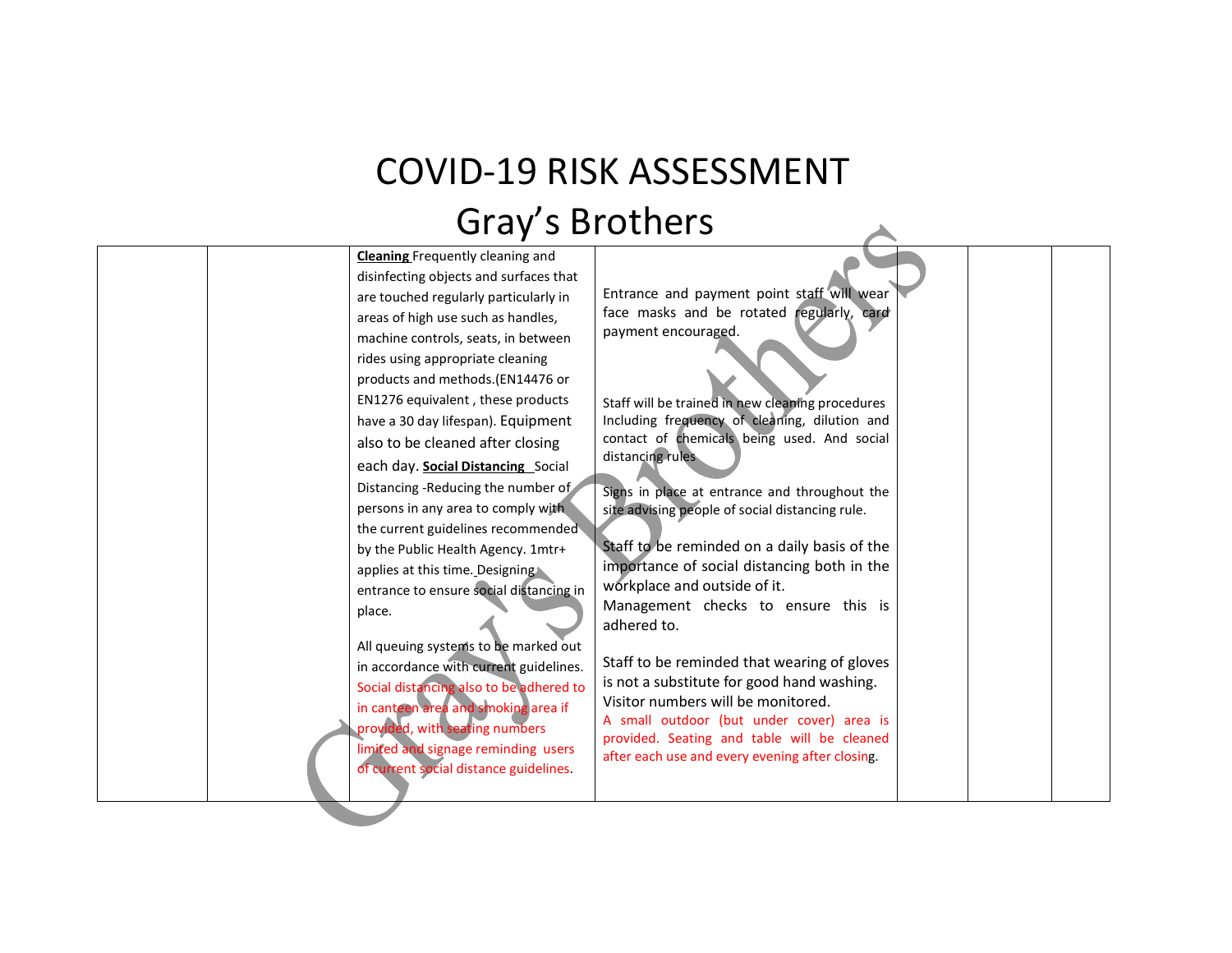### COVID-19 RISK ASSESSMENT Gray's Brothers

 $\blacktriangle$ 

| Queuing system will be implemented with<br>social distancing measures marked out using<br>markers placed on the floor, and with signage<br>around the site and site entrance and at every<br>ride entrance.<br><b>Catering</b><br>Customers will place orders at point of sale,<br>then step away until order is ready for<br><b>Wearing of Gloves</b><br>collection, no waiting at the counter.<br>Signs in place at entrance advising people of<br>Where Risk Assessment identifies<br>social distancing and serving procedure, One<br>wearing of gloves as a requirement<br>way system marked out.<br>of the job, an adequate supply of<br>these will be provided. Staff will be<br>instructed on how to remove<br>Gloves may be required when handling cash or<br>gloves carefully to reduce<br>cards, Disposable Nitrile gloves will be made<br>contamination and how to dispose.<br>available.<br>of them safely.<br><b>PPE</b><br>Public Health guidance on the use<br>of PPE (personal protective<br>equipment) to protect against<br>COVID-19 relates to people dealing<br>with customers at close quarters-<br>Masks are provided for payment point staff<br>pay points and similar. In all other<br>with training on how to wear correctly and not<br>settings individuals are asked to<br>to touch once fitted.<br>observe social distancing measures<br>and practice good hand hygiene<br>behaviours |
|-------------------------------------------------------------------------------------------------------------------------------------------------------------------------------------------------------------------------------------------------------------------------------------------------------------------------------------------------------------------------------------------------------------------------------------------------------------------------------------------------------------------------------------------------------------------------------------------------------------------------------------------------------------------------------------------------------------------------------------------------------------------------------------------------------------------------------------------------------------------------------------------------------------------------------------------------------------------------------------------------------------------------------------------------------------------------------------------------------------------------------------------------------------------------------------------------------------------------------------------------------------------------------------------------------------------------------------------------------------------------------------------------------------------|
|-------------------------------------------------------------------------------------------------------------------------------------------------------------------------------------------------------------------------------------------------------------------------------------------------------------------------------------------------------------------------------------------------------------------------------------------------------------------------------------------------------------------------------------------------------------------------------------------------------------------------------------------------------------------------------------------------------------------------------------------------------------------------------------------------------------------------------------------------------------------------------------------------------------------------------------------------------------------------------------------------------------------------------------------------------------------------------------------------------------------------------------------------------------------------------------------------------------------------------------------------------------------------------------------------------------------------------------------------------------------------------------------------------------------|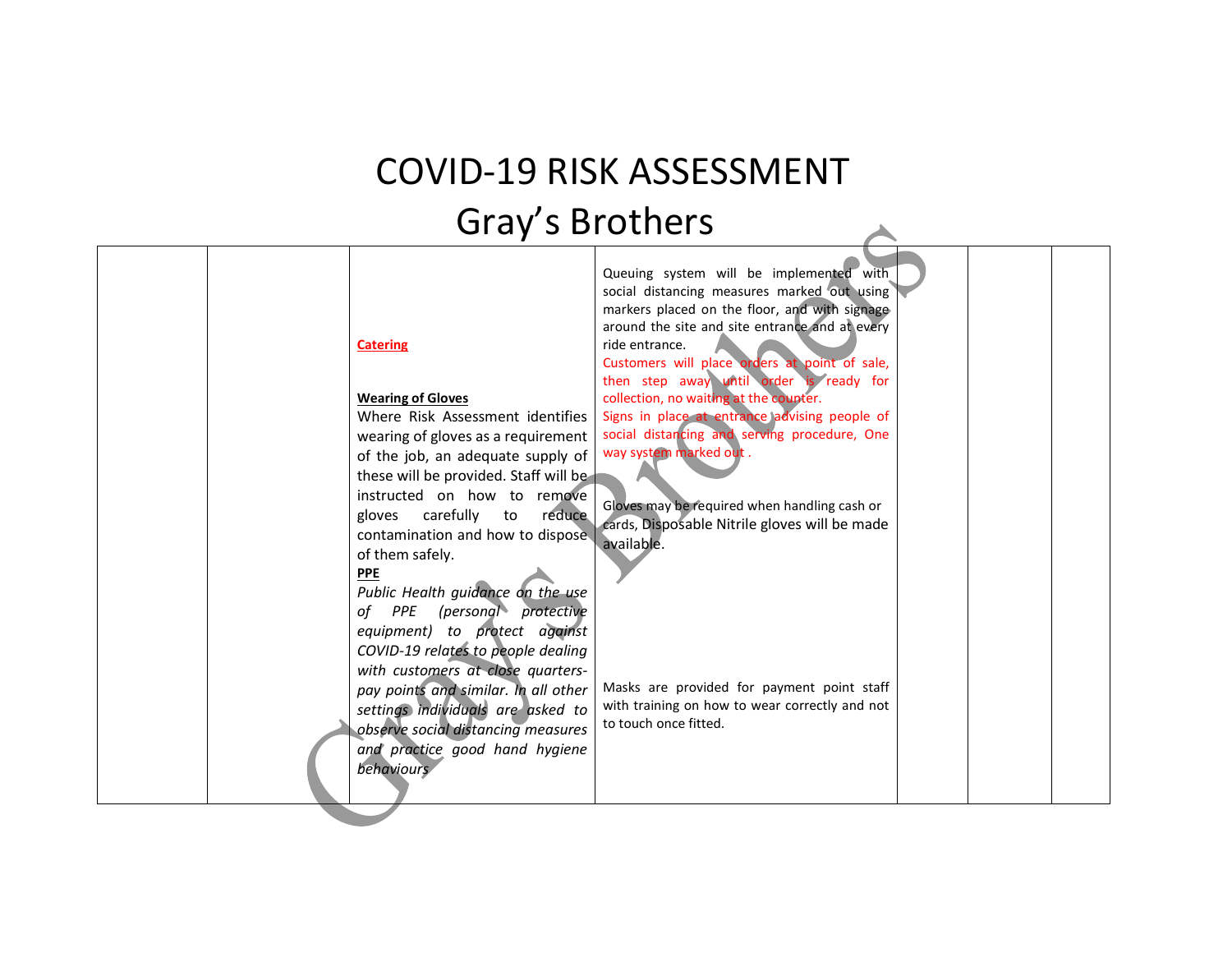#### COVID-19 RISK ASSESSMENT Gray's Brothers

#### Symptoms of Covid-19

If anyone becomes unwell with a new continuous cough or a high temperature in the workplace they will be sent home and advised to follow the stay at home guidance. If advised that a member of staff or public has developed Covid-19 and were recently on our premises (including where a member of staff has visited other work place premises such as domestic premises), the management team of the workplace will contact the Public Health Authority to discuss the case, identify people who have been in contact with them and will take advice on any actions or precautions that should be taken. Persons should not share vehicles or cabs, where suitable distancing cannot be achieved. Visitors can check in by scanning the sprout QR code on entry, there is no need to download an app. Data collected, stored and deleted as per Government Guidelines..

Signage will be placed at the entrance and around the event advising people of the symptoms of COVID-19 and requesting that any person who thinks they may be affected to return home immediately.

Communicate with companies who deliver to/from to ensure welfare facilities will be available to drivers. Allowing delivery drivers adequate breaks.